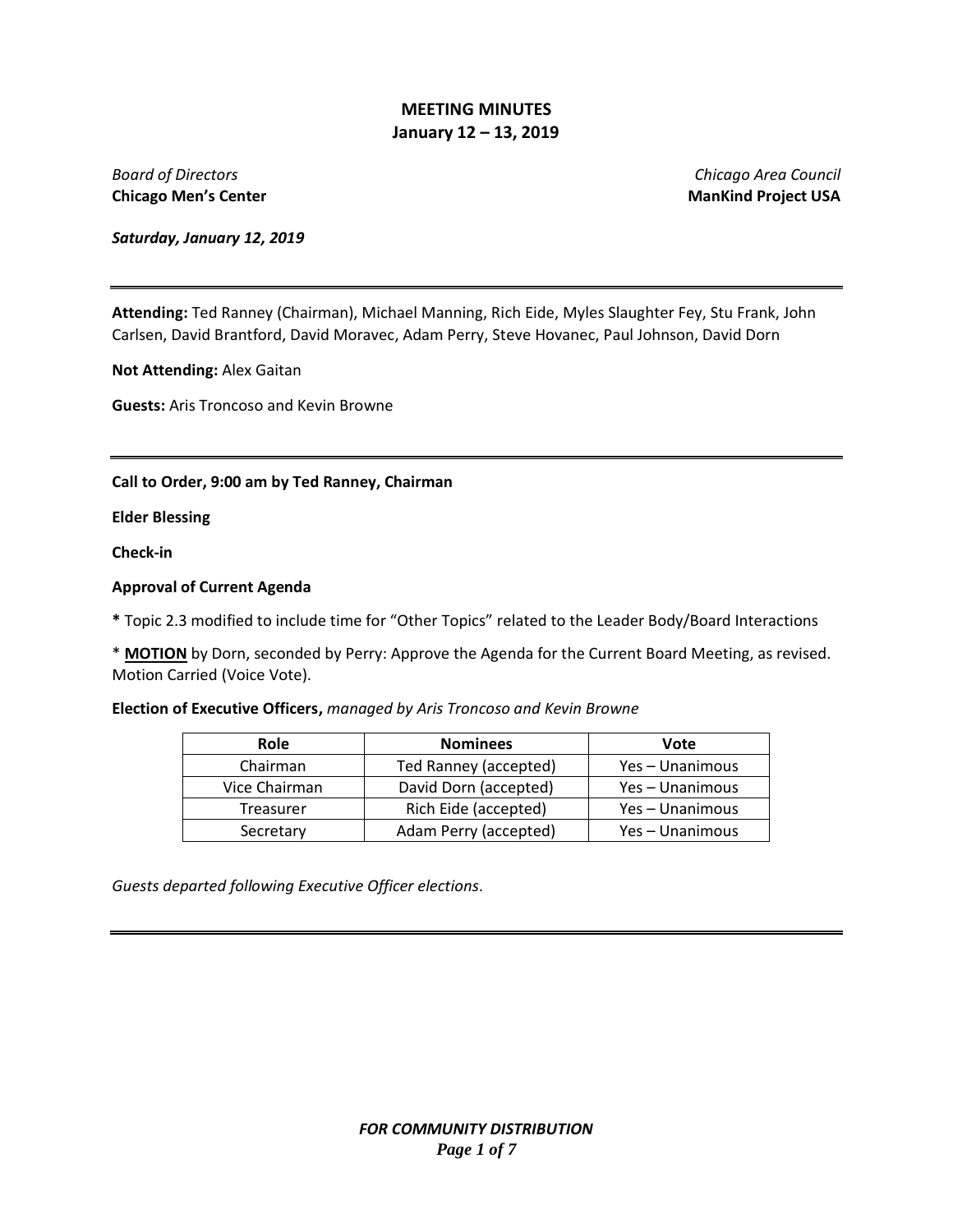## *Board of Directors Chicago Area Council* **Chicago Men's Center ManKind Project USA**

## **Main Agenda – Saturday, January 12, 2019**

| <b>Topic</b>         | <b>Notes</b>                                                                                                                                                                                                                                                                                                                                               | <b>Action/Status</b>                                                                                                                                     |
|----------------------|------------------------------------------------------------------------------------------------------------------------------------------------------------------------------------------------------------------------------------------------------------------------------------------------------------------------------------------------------------|----------------------------------------------------------------------------------------------------------------------------------------------------------|
| 1.1 - MOS Board Seat | * MOTION by Dorn, seconded by Manning: Add a voting                                                                                                                                                                                                                                                                                                        | <b>Motion Carried</b>                                                                                                                                    |
|                      | Board seat for the MOS and elevate to a constituency<br>status.<br>Yes - Manning, Hovanec, Fey, Dorn, Carlsen,<br>$\circ$<br>Moravec, Eide, Ranney<br>No - Johnson, Brantford, Perry<br>$\circ$<br>Abstain - Frank<br>$\circ$                                                                                                                              | Chairman to inform Dan<br>Goldberg and Jim Kowalski of<br>the decision and invite an<br>MOS representative to attend<br>the February Board meeting.      |
| 1.2 - Approval of    | * All Board members had not read and/or received the                                                                                                                                                                                                                                                                                                       | Defer topic to Jan 13, 2019.                                                                                                                             |
| minutes from Dec     | minutes from December 2018. Item deferred to agenda                                                                                                                                                                                                                                                                                                        |                                                                                                                                                          |
| 2018                 | for January 13, 2019.                                                                                                                                                                                                                                                                                                                                      |                                                                                                                                                          |
| 1.3 - Approval of    | Manning provided report on behalf of Leader Body:                                                                                                                                                                                                                                                                                                          | Defer topic to Jan 13, 2019.                                                                                                                             |
| 2019 NWTA Schedule   | * Limited possibilities for staff area at Camp Betz, so<br>going-forward January (and possibly April) weekends are<br>likely out for this camp. Dialogue is on-going about<br>potential shift in camps.                                                                                                                                                    | Eide to contact Kevin Browne<br>re: Camp Lakota offer.                                                                                                   |
|                      | * Would like to bring more leaders from international<br>communities in Chicago. Future requests for<br>international leaders will be shared by Leader Body with                                                                                                                                                                                           | Perry to update and revise<br>2019 NWTA Schedule.                                                                                                        |
|                      | the Board.<br>* MKP USA ruled that the local Area can pay for<br>international leader travel only.                                                                                                                                                                                                                                                         |                                                                                                                                                          |
|                      | <b>Updates to NWTA Schedule</b><br>* Paul Johnson is co-leader on point for Oct 2019<br>* Bryan Thomas is co-leader on point for April 2019                                                                                                                                                                                                                |                                                                                                                                                          |
|                      | Camp Lakota Offer<br>* Eide requested that Kevin Browne will provide a list of<br>pros and cons to taking up offer from Camp Lakota for<br>reduced fees in exchange for additional maintenance<br>support at the camp.                                                                                                                                     |                                                                                                                                                          |
|                      | Vote to approve 2019 NWTA Schedule deferred to<br>January 13, 2019                                                                                                                                                                                                                                                                                         |                                                                                                                                                          |
| $1.4 - By-Laws$      | * Roger McCaffrey is outside counsel on this matter<br>* Chairman appointed By-Laws Committee with the<br>following mandate: Draft permanent by-laws for Chicago<br>Men's Center Inc to submit to the Board for Approval.<br>Committee to also work with Paul Johnson and Roger<br>McCaffrey to ensure the lease of the Center to MKP USA<br>is finalized. | Chairman appointed By-Laws<br>Committee with following<br>members: Perry (chair), Frank,<br>Dorn, Brantford.<br>Committee to report to Board<br>monthly. |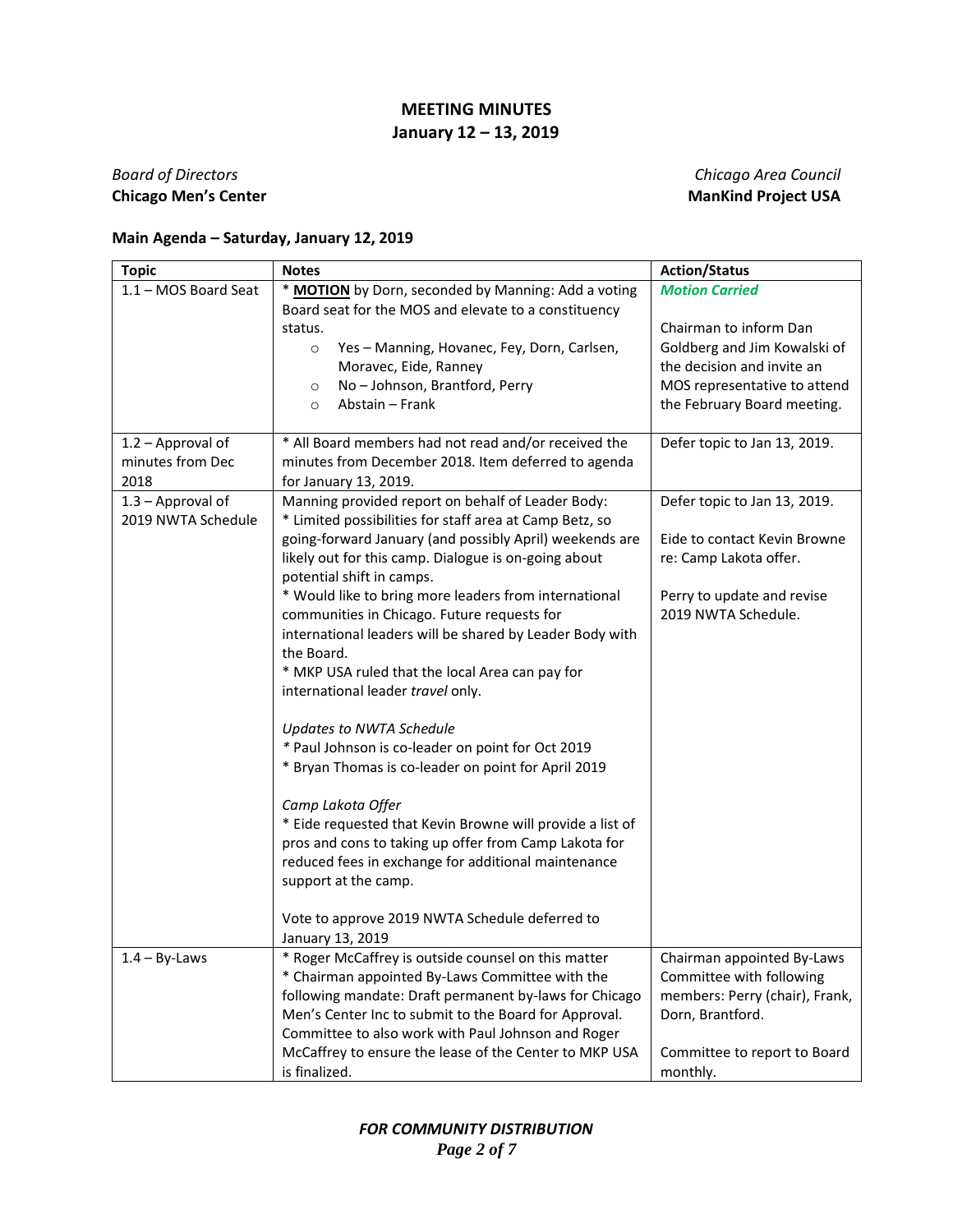## *Board of Directors Chicago Area Council* **Chicago Men's Center ManKind Project USA**

| 1.5 - Unification On-<br><b>Boarding Process</b> | * Dan Baldwin from MKP USA was invited guest,<br>however he was unable to attend in person due to<br>personal reasons.<br>* Dorn proposed inviting Dan Baldwin to February Board<br>meeting.<br>* Manning proposed a separate Board meeting just with<br>Dan Baldwin to discuss the Unification On-Boarding<br>Process.                                                                                                                                                                                                                                                                                                                                                                                                                                                                                                                    | Chairman appointed<br>Unification On-Boarding<br>Committee with following<br>members: Fey (co-chair),<br>Hovanec (co-chair), Moravec. |
|--------------------------------------------------|--------------------------------------------------------------------------------------------------------------------------------------------------------------------------------------------------------------------------------------------------------------------------------------------------------------------------------------------------------------------------------------------------------------------------------------------------------------------------------------------------------------------------------------------------------------------------------------------------------------------------------------------------------------------------------------------------------------------------------------------------------------------------------------------------------------------------------------------|---------------------------------------------------------------------------------------------------------------------------------------|
|                                                  | * Hovanec proposed a Board committee to work with<br>Dan Baldwin and report back to the Board on next<br>steps/actions of the Board for unification.<br>* Chairman appointed Unification On-Boarding<br>Committee with the following mandate: Meet with Dan<br>Baldwin on Unification On-Boarding Process; report back<br>to the Board in February with respect to next steps and<br>actions that the Board needs to take up.                                                                                                                                                                                                                                                                                                                                                                                                              |                                                                                                                                       |
| $1.6$ – Executive<br>Session                     | Board entered Executive Session for Confidential<br><b>Discussions</b>                                                                                                                                                                                                                                                                                                                                                                                                                                                                                                                                                                                                                                                                                                                                                                     |                                                                                                                                       |
| $2.1 - Treasure's$<br>Report                     | * Eide delivered the Treasurer's Report, including the<br>2019 Budget.<br>* MOTION by Eide, seconded by Moravec. Approve the<br>2019 Budget, as presented by the Treasurer.<br>Voice Vote<br>$\circ$                                                                                                                                                                                                                                                                                                                                                                                                                                                                                                                                                                                                                                       | <b>Motion Carried.</b>                                                                                                                |
| $2.2 - Building$<br><b>Refinance Status</b>      | <b>Update on Lenders</b><br>* Working with two lenders: Gold Coast and WinTrust.<br>Supplied both lenders with exactly the same information<br>to ensure comparable offers<br>* Appraisal cost \$2,500.00 which was paid to WinTrust.<br>Appraisal is completed. Awaiting final report from the<br>bank<br>* WinTrust's rate is 5.75%. Commercial paper is a 5-year<br>term.<br>* Building needs to appraise in the \$700,000 range in<br>order to float a loan that we will have the ability to pay.<br>If the building appraises at a higher number, this will not<br>change the amount of our cash out, as we would not<br>have the ability to repay a larger loan amount.<br><b>City Permit Violations</b><br>* We received two city permit violations for not<br>displaying the city permit properly. This has now been<br>addressed. | Information and discussion<br>only.                                                                                                   |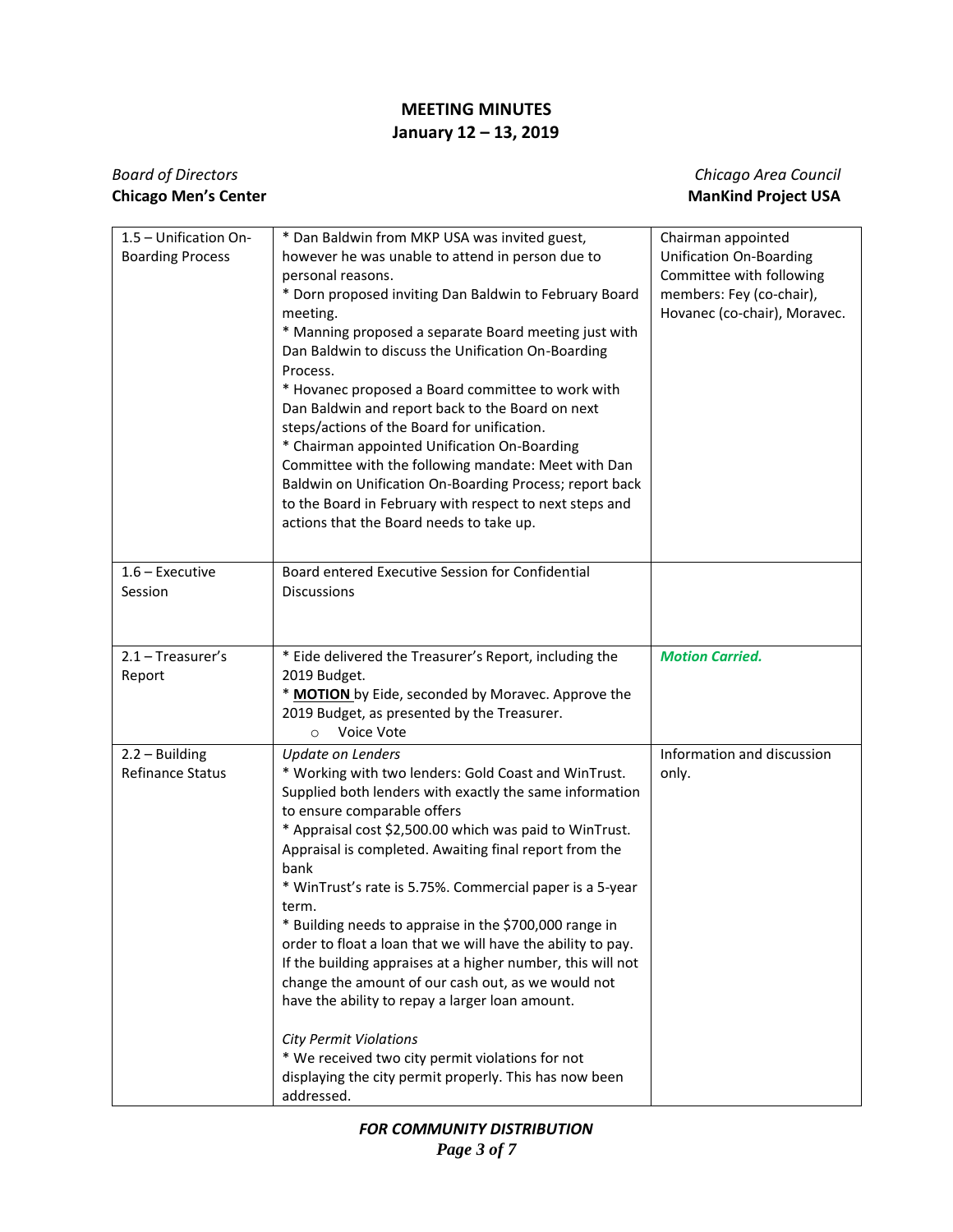## *Board of Directors Chicago Area Council* **Chicago Men's Center ManKind Project USA**

| $2.2 - Building$          | Overall Progress on Loan                                  |                               |
|---------------------------|-----------------------------------------------------------|-------------------------------|
| <b>Refinance Status</b>   | * Eide reported that progress is good. Loan process must  |                               |
| (continued)               | be complete by April 2019. No anticipated close date at   |                               |
|                           | this stage. We have at least two more stages of the loan  |                               |
|                           | process after the appraisal is completed.                 |                               |
| 2.3.1 - MKP Chicago       | Board Approval of NWTA Leaders in Chicago Area            | Information and discussion    |
| Council / Leader Body     | * Manning reported that the Board has not previously      | only.                         |
| Interactions              | been involved in review of NWTA leaders                   |                               |
|                           | * Ranney stated that the Board is responsible for paying  |                               |
|                           | leader stipends. Should the Board approve the Leader      |                               |
|                           | Body's NWTA leader recommendations?                       |                               |
|                           | * General discussion continued with the Board agreeing    |                               |
|                           | that future discussion on this matter would be useful.    |                               |
| $2.3.2 - Other Leader$    | * No additional topics were considered by the Board.      | Information and discussion    |
| <b>Body Topics</b>        |                                                           | only.                         |
| 2.4 - Contact and         | Topic requested by Paul Johnson                           | Hovanec to research this      |
| <b>Distribution Lists</b> | * Johnson submitted that it is difficult to find          | matter and report at the      |
|                           | information due to the diversity of distribution lists,   | February Board meeting.       |
|                           | including Facebook and related. Who is in control of the  |                               |
|                           | current contact lists of men who have done the NWTA?      |                               |
|                           | Who gets contacted on chi-talk, chi-info and others?      |                               |
|                           | Who is in charge of the Facebook?                         |                               |
|                           | * Johnson requested to add this to Feb Board agenda       |                               |
|                           | * Hovanec volunteered to investigate this and report      |                               |
|                           | back to the Board at the next meeting.                    |                               |
| $2.5 - Fundraising$       | Topic requested by David Dorn                             | Dorn to identify two dates in |
|                           | * Dorn presented that there are 10-15 men who have        | February for Phone-a-thon     |
|                           | historically been donors to the Chicago community.        | and shared with Board.        |
|                           | Dorn requested that the Board prioritize outreach to      |                               |
|                           | these men and reconnect to encourage renewed              | Board to contact their        |
|                           | support. Dorn volunteered to take the lead on this.       | constituencies and networks   |
|                           | * Eide requested that Dorn write a description / script / | as appropriate to support the |
|                           | story that shows how much our situation has improved      | effort.                       |
|                           | over the last two years.                                  |                               |
|                           | * Dorn reported there are 600 men on an                   | Committee proposals by        |
|                           | "unsubscribed" list. These are men who are involved but   | Moravec and Fey deferred to   |
|                           | no longer receiving emails.                               | March Board Meeting.          |
|                           | * Dorn proposed a "Phone-a-thon" to get people back       |                               |
|                           | involved and ask for support.                             |                               |
|                           | * Dorn will select two nights in Feb for a Phone-a-thon   |                               |
|                           | * Dorn requested that constituency reps also connect      |                               |
|                           | with their constituencies about this effort.              |                               |
|                           | * Fey proposed a committee specifically focused on        |                               |
|                           | fund-raising which includes the Center Director.          |                               |
|                           | * Moravec proposed a committee focused on Outreach.       |                               |

*FOR COMMUNITY DISTRIBUTION Page 4 of 7*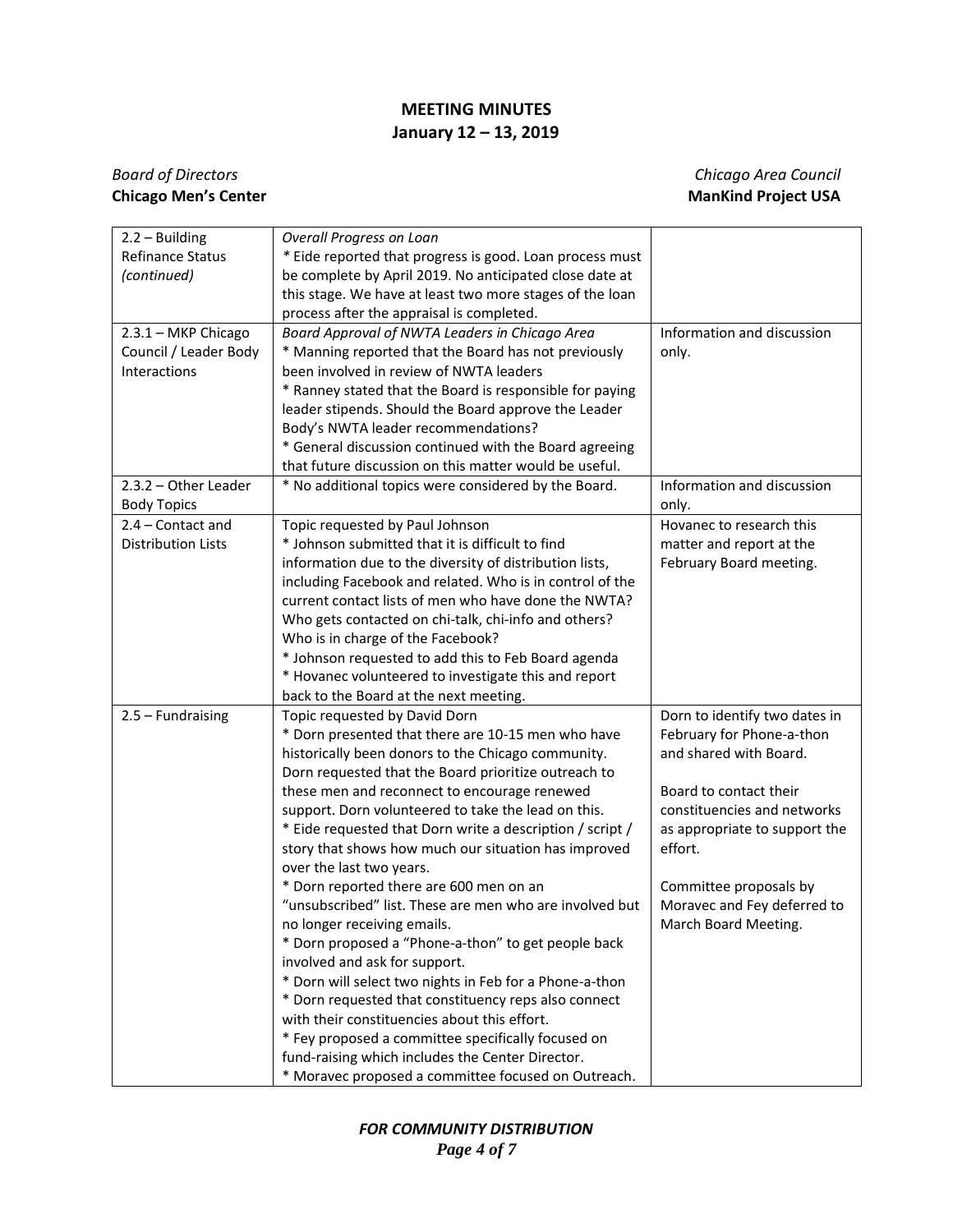# **Chicago Men's Center ManKind Project USA**

# *Board of Directors Chicago Area Council*

| $2.6 -$ Ron Herring | * MOTION by Fey, seconded by Perry. Nominate Rich          | <b>Motion Carried.</b> |
|---------------------|------------------------------------------------------------|------------------------|
| Award               | Eide for the Ron Herring Award.                            |                        |
|                     | Voice vote                                                 |                        |
| Adjournment         | * <b>MOTION</b> to Adjourn by Dorn, seconded by Brantford. | Adjourned at 4:00 pm.  |
|                     | Voice vote                                                 |                        |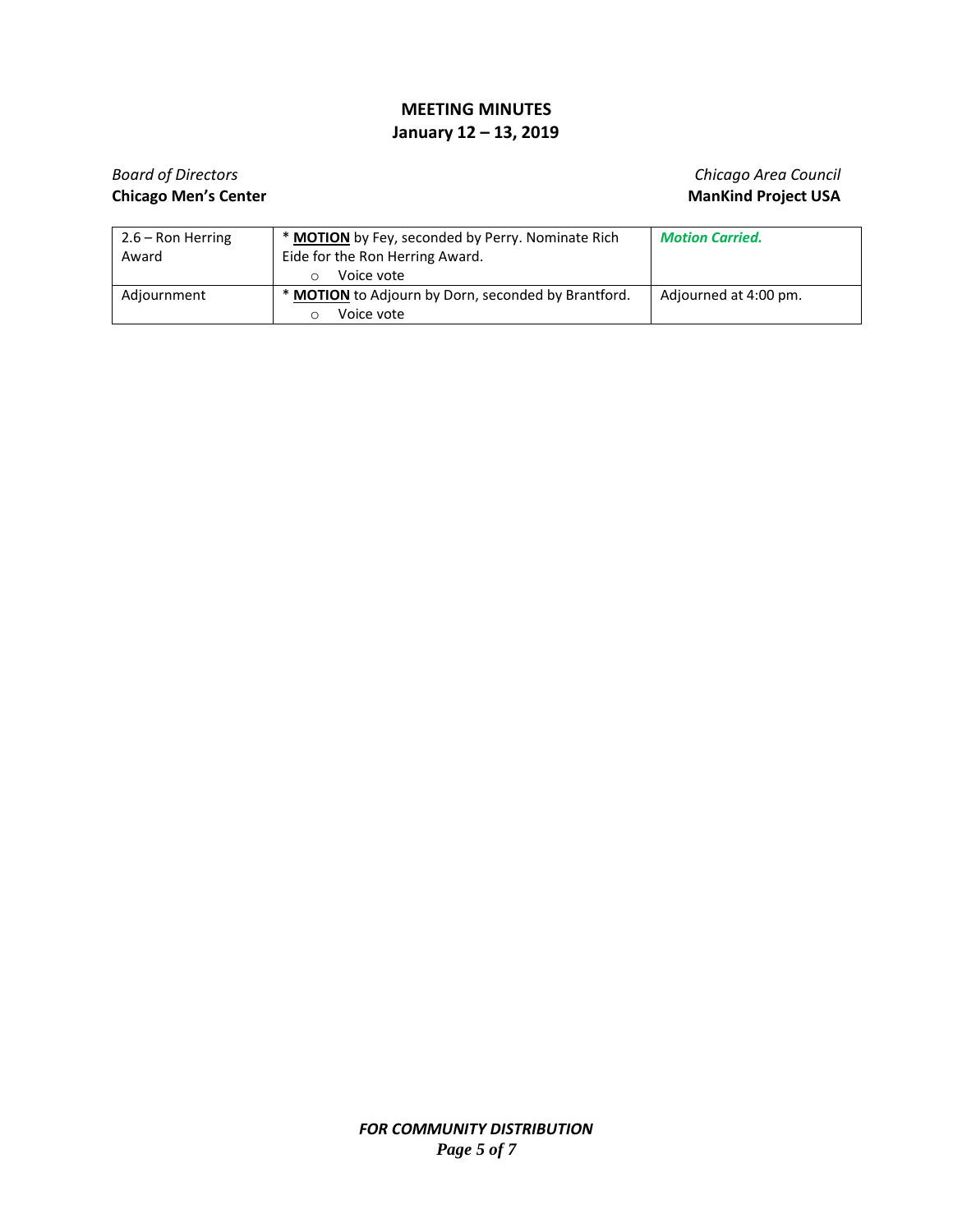**Chicago Men's Center ManKind Project USA** 

*Board of Directors Chicago Area Council*

*Sunday, January 13, 2019*

**Attendees:** Ted Ranney (Chairman), Michael Manning, Rich Eide, Myles Slaughter Fey, Stu Frank, John Carlsen, David Brantford, David Moravec, Adam Perry, Steve Hovanec, Paul Johnson, David Dorn

**Not Attending:** Alex Gaitan

**Guests:** Jon Leavitt and Ed Gurowitz

#### **Call to Order, 9:00 am by Ted Ranney, Chairman**

**Elder Blessing**

**Check-in**

#### **Main Agenda – Sunday, January 13, 2019**

| <b>Topic</b>          | <b>Notes</b>                                           | <b>Action/Status</b>          |
|-----------------------|--------------------------------------------------------|-------------------------------|
| 1.2 - Approval of     | Deferred item from January 12, 2019, meeting           | <b>Motion Carried.</b>        |
| minutes from Dec 2018 |                                                        |                               |
|                       | * MOTION by Manning, seconded by Dorn. Approve         | Revise Stu Frank vote on By-  |
|                       | the Board Minutes from December 2018.                  | Laws Motion in December       |
|                       | Frank requested amendment of his vote on<br>$\bigcirc$ | 2018 Minutes.                 |
|                       | By-Laws approval in December. Vote should              |                               |
|                       | reflect "No". There was no objection.                  |                               |
|                       | Voice vote on motion, as amended.<br>$\circ$           |                               |
| 3.1 - Young Warriors  | * Carlsen proposed the creation of a Board seat for    | <b>Consideration of Young</b> |
| Constituency          | Young Warriors. This would set the intention in the    | Warriors constituency and     |
|                       | community for this constituency, that they are         | related topics to be added to |
|                       | welcome.                                               | March Board Meeting.          |
|                       | * General discussion continued.                        |                               |
|                       | * Fey volunteered to be a "go-between" for Young       |                               |
|                       | Warriors.                                              |                               |
|                       | * Dorn proposed the establishment of an informal       |                               |
|                       | structure where men could volunteer to mentor          |                               |
|                       | younger men who want to get deeper into the work.      |                               |
|                       | * Brantford and Fey requested an agenda item in the    |                               |
|                       | March Board meeting to discuss next steps for Young    |                               |
|                       | Warriors.                                              |                               |
| $3.2.1 - Center$      | Glenn Barker presented Center Director's Report.       | Information and discussion    |
| Director's Report     |                                                        | only.                         |

*FOR COMMUNITY DISTRIBUTION Page 6 of 7*